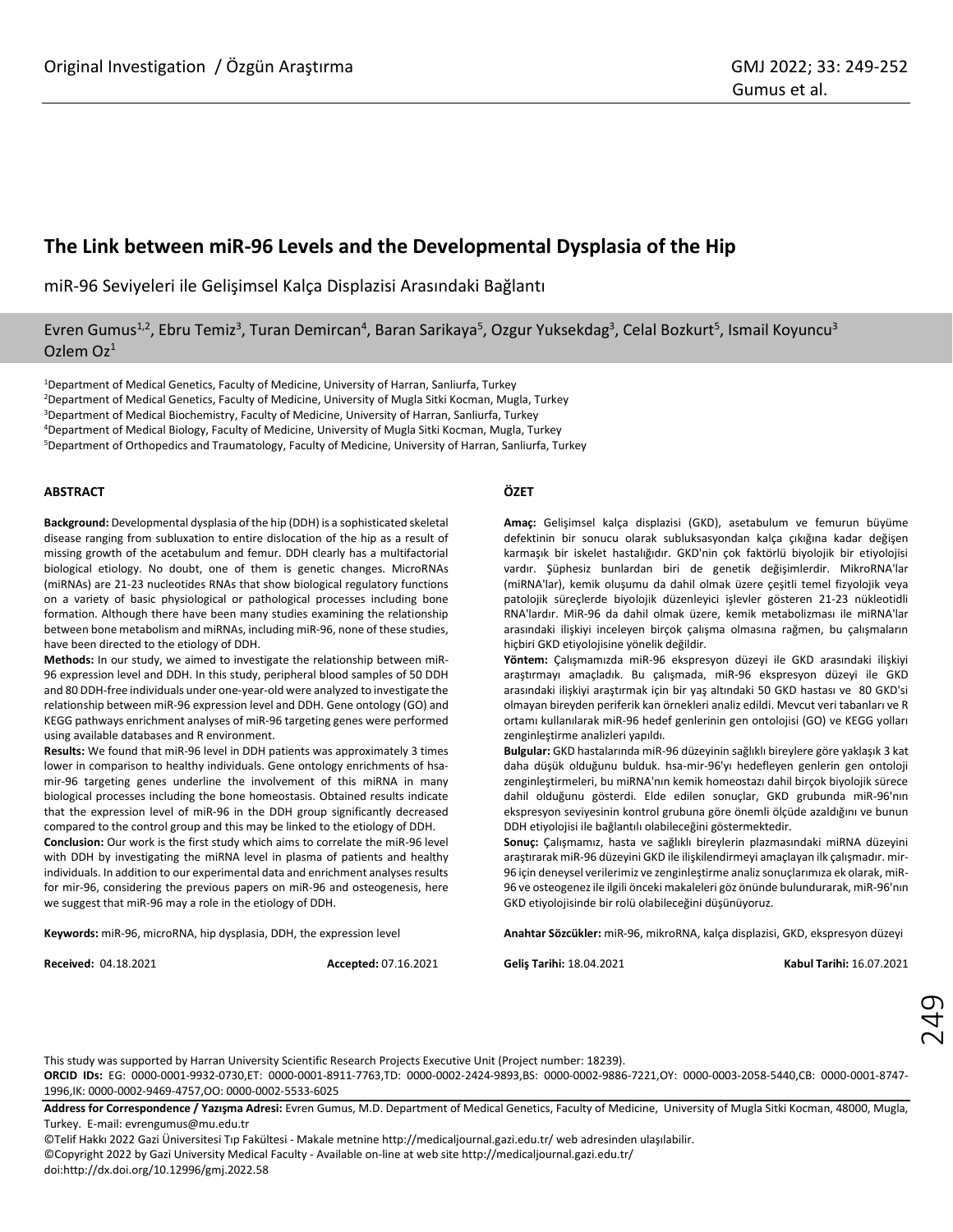# Gumus et al.

# **INTRODUCTION**

Developmental dysplasia of the hip (DDH) (MIM#142700) is a sophisticated skeletal disease ranging from subluxation to entire dislocation of the hip as a result of missing growth of the acetabulum and femur. The percentage of detected DDH varies between societies. DDH is a serious public health problem as it may cause serious complications if left untreated early. DDH clearly has a multifactorial biological etiology. Many risk elements such as breech delivery, female sex, swaddling and oligohydramnios have been identified for DDH to date (1,2). Another etiologic cause that has been studied recently is genetic changes. High rapport observed in twins and family predisposition encourages research on the potential relationship between DDH and genetic etiology. By the same token, a 12-fold risk rise has been noticed among first degree relatives for DDH. As with other complex diseases, many genetic factors in many biological pathways are likely to partake in the pathology of DDH. To date, in literature, by performing several research procedures, many genes, loci, and chromosomes were stated as nominees (3–5).

MicroRNAs (miRNAs) are 21-23 nucleotides RNAs that show biological regulatory functions on a variety of basic physiological or pathological processes including bone formation in many organisms that are targeting messenger RNAs (mRNAs) for degradation or translation suppression (6,7). Bone homeostasis originates from mesenchymal stem cells (MSCs) diversifying into mature osteoblasts and each time of bone generation is inseparable from the sensitive arrangement of various miRNAs. A great number of miRNAs have been reported that have a positive or negative effect on signaling pathways of skeletal homeostasis and osteogenesis (8–11). miR-96 is an oncogenic miRNA known to be involved in many cancer pathways, especially lung and bladder cancer. In addition, many studies have been conducted to date to investigate its relationship with bone homeostasis (12,13).

Although there have been many studies examining the relationship between bone metabolism and miRNAs, including miR-96, none of these studies, have been directed to the etiology of DDH (14–16). In our study, we aimed to investigate the relationship between expression levels of miR-96 and DDH.

## **MATERIAL and METHODS**

Overall, 130 subjects (50 participants in the patient group, 80 participants in the control group) were investigated between March 2018 and September 2019. Patient group is consisted of 27 females and 23 males, and in the control group, there were 45 female and 35 male individuals (p=0.857) (Table 1). All participators were between 0-12 months old. The study was approved by the University Clinical Research Ethics Committee (18/04/38), where the authors were worked, obtained written informed consents from two groups (by parents), and study was conducted in accordance to Declaration of Helsinki.

## **Table 1.** Gender distribution of study groups**.**

This study was supported by University Scientific Research Projects Executive Unit, where the authors were worked. The participants with following symptoms were deported from the both groups; systematic syndrome, congenital anomaly, hereditary malady, breech presentation, history of oligohydramnios, swaddling and elevated birth weight (>4000 gr). Orthopedist diagnosed the patients with DDH by following the principle of medical anamnesis, clinical tests and pelvic radiographic/ultrasonographic proof. The control group included 80 DDH-free individual who were inscribed from the same department. Peripheral blood samples were taken from all participants and their plasma was rapidly separated and stored at -80°C until they were processed.

miRNA isolation from plasma samples was performed by miRNeasy Serum/Plasma Kit (Qiagen, cat. no: 217184, Hilden, Germany) according to the manufacturer instructions. cDNA synthesis from miRNA was carried out by using Qiagen miScript Reverse Transcription (RT) Kit II (Hilden, Germany, Cat No./ID: 218161) according to the kit procedure. Briefly, we prepared a mixture containing 2 µl 5x miScript HiSpec buffer, 1 µl 10x miScript nucleic acid buffer, 1µl miScript Reverse Transcriptase mix and 6 µl water + miRNA. The PCR conditions were set as follows: 37°C for 60 min and at 95°C for 5 min. The quality and the quantity of cDNA samples were checked by Thermo Scientific Multiscan Spectrophotometer System (Waltham, Massachusetts, USA). cDNA concentration was then adjusted to 200 ng/μl. Reaction compounds of qRT-PCR were prepared by Qiagen miScript SYBR Green PCR kit (Cat No./ID: 218073). For PCR protocol of pre-amplified miRNA-cDNA samples, Corbett rotor-gene® 6000 instrument (Qiagen GmbH, Hilden, Germany) was used. The PCR reaction was performed in 25 µl mix consisting of 12 µl 2x QuantiTect SYBR Green PCR Master Mix, 2.5 µl 10x miScript Universal Primer, 2.5 µl 10x miScript Primer Assay (miR-96 primer assay), 6 µl water and 2 µl pre-Amp-c DNA. The PCR conditions were set as follows: Initial activation step at 95 °C for 15 sec, denaturation at 95 °C for 15 sec, annealing and at 55 °C for 10 sec, and extension at 70 °C for 30 sec for a total of 40 cycles.

Statistics of obtained data was analyzed by using the specialized analysis program in Qiagen web page [\(https://www.qiagen.com/us/shop/genes-and](https://www.qiagen.com/us/shop/genes-and-pathways/data-analysis-center-overview-page/)[pathways/data-analysis-center-overview-page/\)](https://www.qiagen.com/us/shop/genes-and-pathways/data-analysis-center-overview-page/). To confirm the statistical analyses of obtained results, GraphPad prism 6 (GraphPad Software, Inc,San Diego,USA) was used. Normality of data was examined by Shapiro-Wilk tests. Non-parametric data of independent groups was examined by Mann-Whitney U test. For all tests p<0.05 was considered as statistically significant.

List of experimentally validated target genes of miR-96 is obtained from Tarbase database (17) and this list is used for enrichment of GO terms. KEGG pathway analysis is provided by using the same set of genes. All statistical calculations, enrichment analyses and visualization of data are implemented in R environment (18), using Bioconductor (19), and 'ClusterProfiler' package (20). False discovery rate (FDR) adjusted p-value is used for statistical significance and it is set as p<0.05.

| Gender                                        | Patient group             |         |                 | Control group |                    |            |                    |       |
|-----------------------------------------------|---------------------------|---------|-----------------|---------------|--------------------|------------|--------------------|-------|
|                                               | Number                    |         | Percentage      | Number        |                    | Percentage | p                  |       |
| Female                                        | 27                        |         | 54              | 45            | 0.857              | 56.25      |                    |       |
| Male                                          | 23                        | 46      |                 | 35            |                    | 43.75      |                    |       |
| Table 2. MiScript Primer Assays 5' cap        |                           |         |                 |               |                    |            |                    |       |
| Primer assay                                  | 5'cap                     |         |                 |               |                    |            |                    |       |
| $miR-96$                                      | 5'UUUGGCACUAGCACAUUUUUGCU |         |                 |               |                    |            |                    |       |
| Table 3. Comparison of miR-96 between groups. |                           |         |                 |               |                    |            |                    |       |
|                                               | Avg.ct                    |         | Avg $\Delta$ Ct |               | $2(-(\Delta(Ct)))$ |            | p value            |       |
|                                               | <b>DDH</b>                | Control | <b>DDH</b>      | Control       | <b>DDH</b>         | Control    | <b>Fold change</b> | p***  |
| $miR-96$                                      | 20,87                     | 22,42   | 20,87           | 22,42         | 0,000001           | 0          | 2,9252             | 0,000 |

*\*\*\* p<0.001*

**2,9252** 0,00005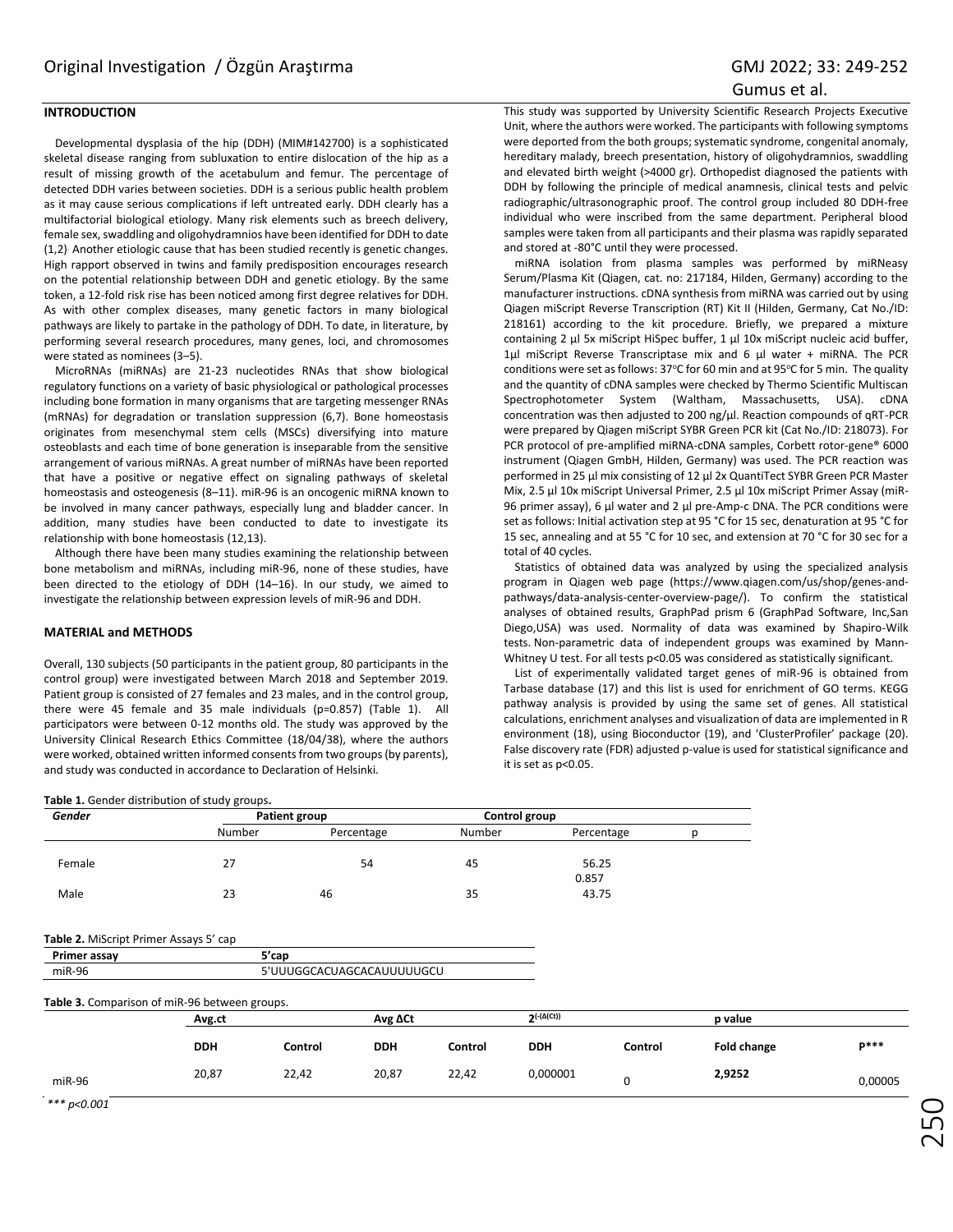## **RESULTS**

For normalization of expressed miRNA levels, previously defined global values were used. The values of fold change and significance (p) are illustrated in Table 3**.** As the normalized miR-96 values were normally distributed in both groups, we have chosen Mann-Whitney U test in the comparison of miR-96. Emerged results indicate that the expression level of miR-96 in the DDH group significantly decreased compared to the control (p<0.001) (Figure 1).

Regarding the Tarbase database, 872 genes were listed as miR-96 targeting genes (Supplementary Table 1) based on experimental evidences. A total of 145 biological processes (BP), 96 cellular components (CC), and 63 molecular functions (MF) were enriched by the 872 genes targeted by mirR-96 (Supplementary Table 2). Processes such as 'histone modification', 'regulation of autophagy' and 'cell cycle arrest' were found in the top 10 BPs enriched list along with 'adherens junction', 'focal adhesion' and 'cell-substrate adherens junction' as examples of the top 10 CCs (Figure 2). Those genes targeted by miR-96 also enriched MFs, such as 'chromatin binding', 'cell adhesion molecule binding' and 'cadherin binding' as depicted in Figure 2. KEGG enrichment analysis was also carried out on the same list of the genes. A total of 26 KEGG pathways were enriched (Supplementary Table 3) by miR-96 targeting genes including 'Adherens junction', 'p53 signaling pathway', 'FoxO signaling pathway', 'Viral carcinogenesis' and 'PI3K-Akt signaling pathway' pathways (Figure 3).



**Figure 1.** MiR-96 expression levels between DDH patients and healthy individuals.



**Figure 2.** Gene ontology enrichment by miR-96 targetin genes. The top 10 enriched terms (adj  $P < 0.05$ ) of each GO category (BP, CC, MF) by their corresponding gene count were plotted using barplots.



**Figure 3.** KEGG pathway enrichment by miR-96 targeting genes. All KEGG enriched pathways (adj P < 0.05) by targeted genes were visualized using heatplots.

#### **DISCUSSION**

In this case-control study, we aimed to examine miR-96 levels and its association with DDH. Since DDH is a multifactorial complicated disease associated with bone homeostasis of the hip joint, any alteration in osteoclast and osteoblast equilibrium may be responsible for this dysplasia. Although many studies have been conducted on the genetic changes in the etiology of DDH, none of these studies are on miRNAs. miR-96 is encoded by a 78-nucleotide gene located in the long arm of the seventh chromosome. miR-96, like all miRNAs, plays a role in many cellular pathways, especially in the cancer related biological processes, which is also validated by our in-silico analyses (Figure 2-3). Many cancers related biological processes such as 'cell cycle arrest', 'G1/S transition of mitotic cell cycle', 'signal transduction by p53 class mediator', 'G1 DNA damage checkpoint', 'DNA integrity checkpoint' and 'regulation of apoptotic signaling pathway' are enriched by the miR-96 targeting genes list (Supplementary Table 2) indicating an essential role of miR-96 in cancer. Found KEGG pathways such as 'Viral carcinogenesis', 'Prostate cancer', 'Proteoglycans in cancer' and 'p53 signaling pathway' (Supplementary Table 3) provide further support for the participation of miR-96 in cancer pathways. Beside the roles in cancer, in recent years, many studies have been conducted on miR-96 to investigate the relationship between miR-96 and osseous diseases (12,16,21). As a result of these studies, a strong association of miR-96 with this pathway has been found. Currently, it is hypothesized that the Wnt signaling pathway, which plays a role in cancer progression, also plays an important role in bone morphogenesis (13,14). In our enrichment analyses, interestingly, 'bone cell development' biological process is also identified as one of the enriched BPs (Supplementary Table 2). Our analysis suggests that miR-96 function in this pathway by the putative interactions with ANXA2, MED1, FBN1, PTPN6, WASF2 and EP300 genes. Since FBN1 mutations are found in Marfan syndrome, a connective-tissue disorder, it is found intriguing and remarkable to have this gene as a target of miR-96 (Supplementary Table 1-2) which may link the DDH with dysregulation of miR-96 levels (22). DDH, which is one of the most common musculoskeletal findings in patients with Marfan syndrome, and early-onset osteoarthritis due to this, support this view (23,24). Also, Sponseller et al. (25) noticed that Marfan syndrome patients had 2% DDH. This means a 20-fold increased risk compared to the normal population (26). The fact that 4 of the 5 genes responsible for Loeys-Dietz syndrome which show similar characteristics with Marfan syndrome related to the TGF-B family supports this idea. The fact that SMAD3, the gene responsible for Loeys-Dietz syndrome type 3 (Aneurysms-Osteoarthritis syndrome), plays a mediating role in the transition from the TGF-B pathway to the Wnt pathway and its association with the MAPK pathway also supports our idea. The involvement of TGF-B and PI3K-Akt pathway in osteoblast differentiation and MAPK pathway in osteoclast differentiation diversifies the data on the role of miR-96 in the etiology of DDH.

251